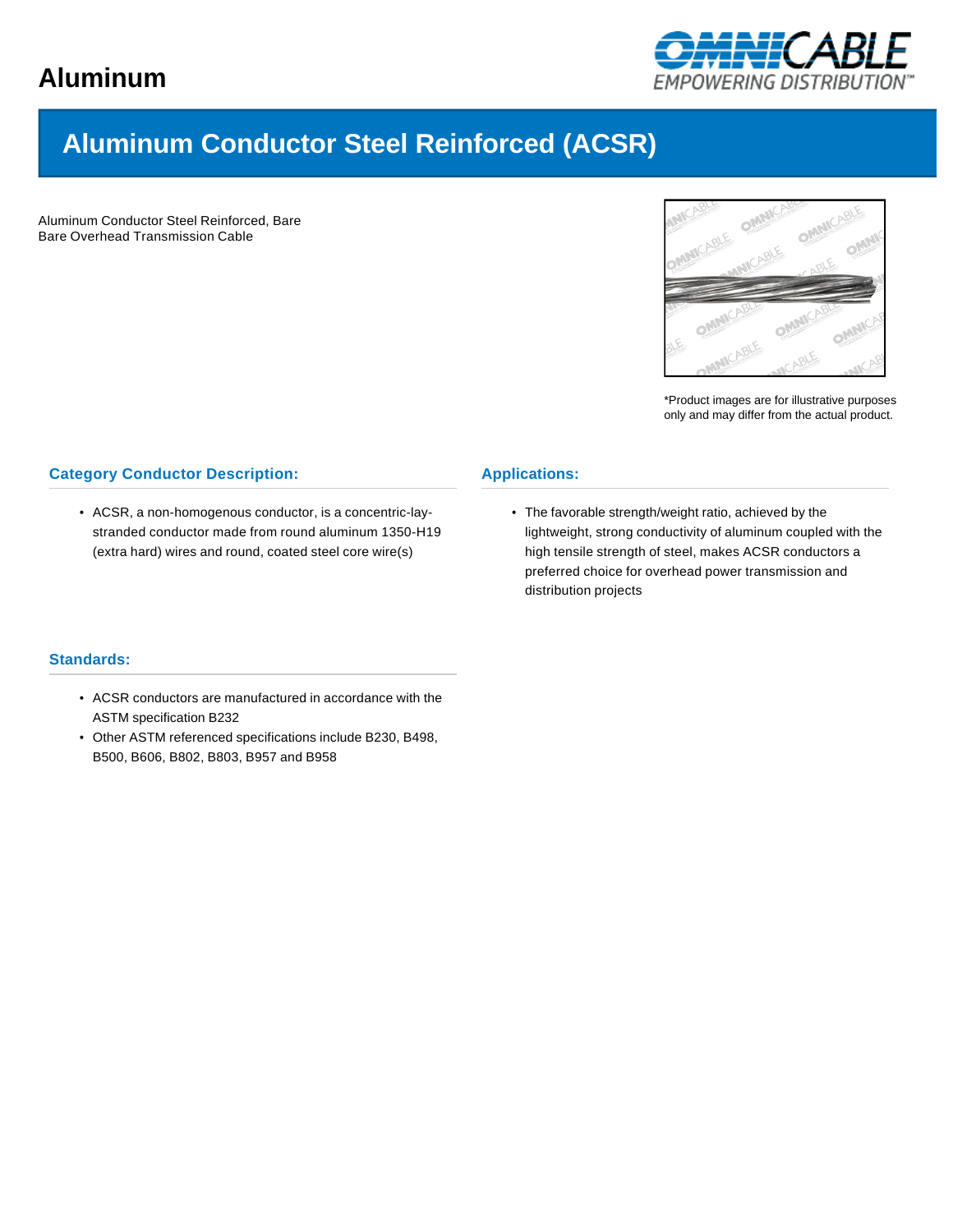| <b>Part Number Table</b> |                         |                           |                               |                   |  |  |  |
|--------------------------|-------------------------|---------------------------|-------------------------------|-------------------|--|--|--|
| Part#                    | Gauge                   | <b>Stranding (Al/Stl)</b> | <b>Alum Weight</b><br>(Lbs.M) | Rated Strgth/Lbs. |  |  |  |
| Turkey                   | 6                       | 6/1                       | 24.4                          | 1190              |  |  |  |
| Swan                     | $\overline{4}$          | 6/1                       | 39                            | 1860              |  |  |  |
| SWANATE                  | $\overline{\mathbf{4}}$ | 7/1                       | 39                            | 2360              |  |  |  |
| Sparate                  | $\overline{2}$          | 7/1                       | 61.9                          | 3460              |  |  |  |
| SPARROW                  | $\overline{2}$          | 6/1                       | 61.9                          | 2850              |  |  |  |
| Robin                    | $\mathbf{1}$            | 6/1                       | 78.1                          | 3550              |  |  |  |
| <b>RAVEN</b>             | 1/0                     | 6/1                       | 98.6                          | 4380              |  |  |  |
| QUAIL                    | 2/0                     | 6/1                       | 124.1                         | 5300              |  |  |  |
| <b>PIGEON</b>            | 3/0                     | 6/1                       | 156.4                         | 6620              |  |  |  |
| <b>PENGUIN</b>           | 4/0                     | 6/1                       | 197.4                         | 8350              |  |  |  |
| <b>PARTRIDGE</b>         | 266                     | 26/7                      | 251.3                         | 11300             |  |  |  |
| WAXWING                  | 266                     | 18/1                      | 249.9                         | 6880              |  |  |  |
| <b>LINNET</b>            | 336                     | 26/7                      | 316.5                         | 14100             |  |  |  |
| <b>MERLIN</b>            | 336                     | 18/1                      | 315.3                         | 8680              |  |  |  |
| Oriole                   | 336.4                   | $30/7$                    | 317.7                         | 17300             |  |  |  |
| Chickadee                | 397.5                   | 18/1                      | 372.5                         | 9940              |  |  |  |
| Ibis                     | 397.5                   | 26/7                      | 374.1                         | 16300             |  |  |  |
| Lark                     | 397.5                   | 30/7                      | 375.2                         | 20300             |  |  |  |
| <b>HAWK</b>              | 447                     | 26/7                      | 448.9                         | 19500             |  |  |  |
| Flicker                  | 477                     | 24/7                      | 449.4                         | 17200             |  |  |  |
| Hen                      | 477                     | 30/7                      | 450.4                         | 23800             |  |  |  |
| Pelican                  | 477                     | 18/1                      | 447.1                         | 11800             |  |  |  |
| Dove                     | 556.5                   | 26/7                      | 524.2                         | 22600             |  |  |  |
| Eagle                    | 556.5                   | $30/7$                    | 525.4                         | 27800             |  |  |  |
| Osprey                   | 556.5                   | 18/1                      | 521.4                         | 13700             |  |  |  |
| Parakeet                 | 556.5                   | 24/7                      | 524.3                         | 19800             |  |  |  |
| Peacock                  | 605                     | 24/7                      | 570.1                         | 21600             |  |  |  |
| Egret                    | 636                     | 30/19                     | 600.5                         | 31500             |  |  |  |
| Grosbeak                 | 636                     | 26/7                      | 599                           | 25200             |  |  |  |
| Kingbird                 | 636                     | 18/1                      | 596.3                         | 15700             |  |  |  |
| Rook                     | 636                     | 24/7                      | 599.1                         | 22600             |  |  |  |
| Swift                    | 636                     | 36/1                      | 596                           | 13800             |  |  |  |
| Flamingo                 | 666.6                   | 24/7                      | 628.2                         | 23700             |  |  |  |
| Redwing                  | 715.5                   | 30/19                     | 675.3                         | 34600             |  |  |  |